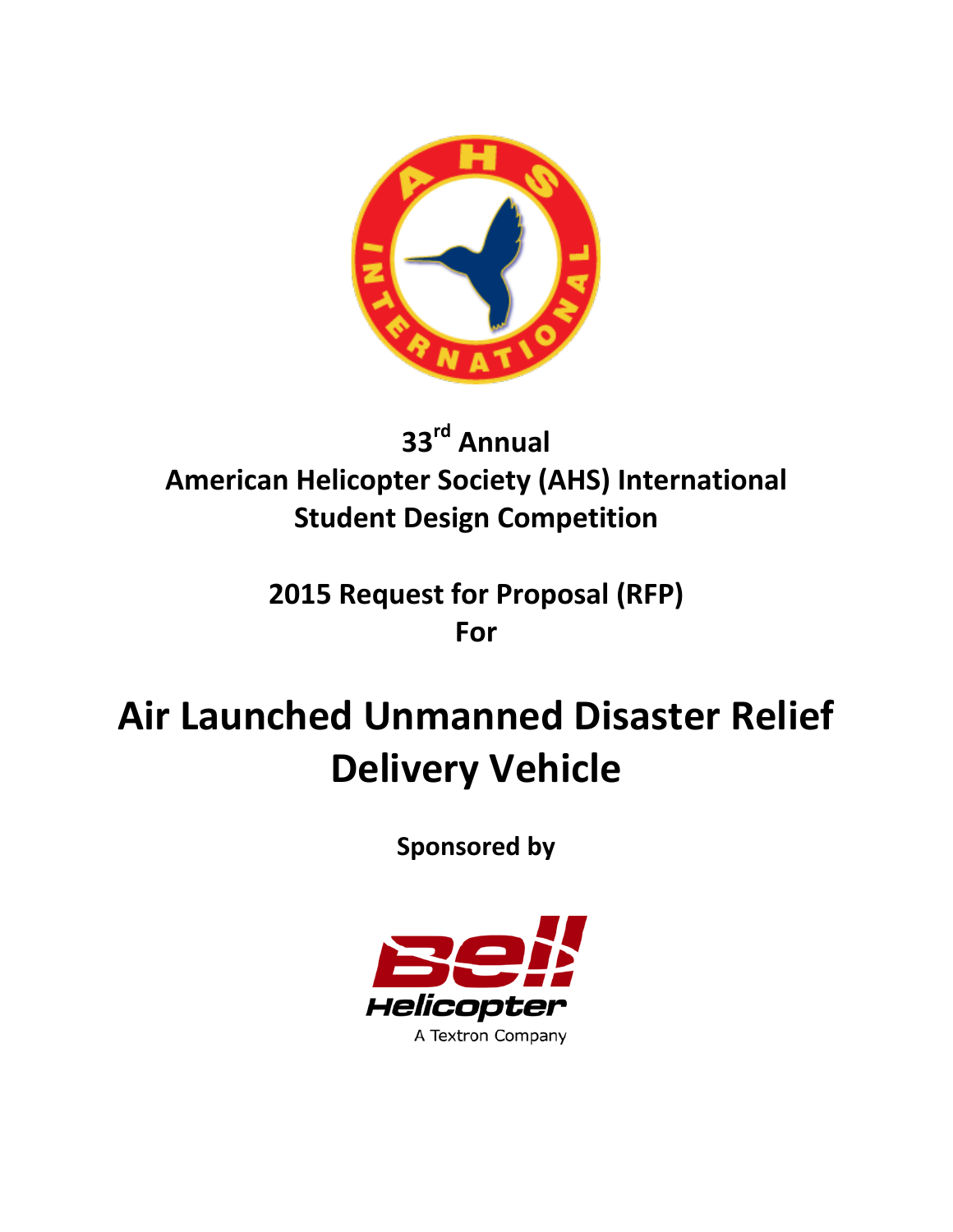## **Table of Contents**

| 1. | <b>Basic Proposal Information</b>            | $\overline{2}$ |
|----|----------------------------------------------|----------------|
|    | 1.1. Rules                                   | 2              |
|    | 1.1.1. Who May Participate                   | 2              |
|    | 1.1.2. Team Size and Number of Teams         | $\overline{2}$ |
|    | 1.1.3. Categories and Classifications        | 3              |
|    | 1.1.4. Language of Proposal                  | 3              |
|    | 1.1.5. Units Used in Proposal                | 3              |
|    | 1.1.6. Proposal Format, Length and Medium    | 3              |
|    | 1.1.7. Signature Page                        | 4              |
|    | 1.1.8. Withdrawal                            | 4              |
|    | 1.1.9. Special Sponsor Rules                 | 5              |
|    | 1.1.10. Proposal Posting                     | 5              |
|    | 1.2. Awards                                  | 5              |
|    | 1.3. Schedule                                | 6              |
|    | 1.4. Contacts                                | 7              |
|    | 1.5. Evaluation Criteria                     | 7              |
|    | 1.6. Proposal Requirements                   | 8              |
| 2. | <b>System Objectives</b>                     | 10             |
|    | 2.1. Operating Concept                       | 10             |
|    | 2.2. Specific Objectives                     | 10             |
|    | 2.2.1. Vehicle Design                        | 10             |
|    | <b>Primary Mission</b><br>2.2.1.1.           | 10             |
|    | <b>Desired Data Deliverables</b><br>2.2.1.2. | 11             |
|    | 2.2.1.3. Additional Information              | 11             |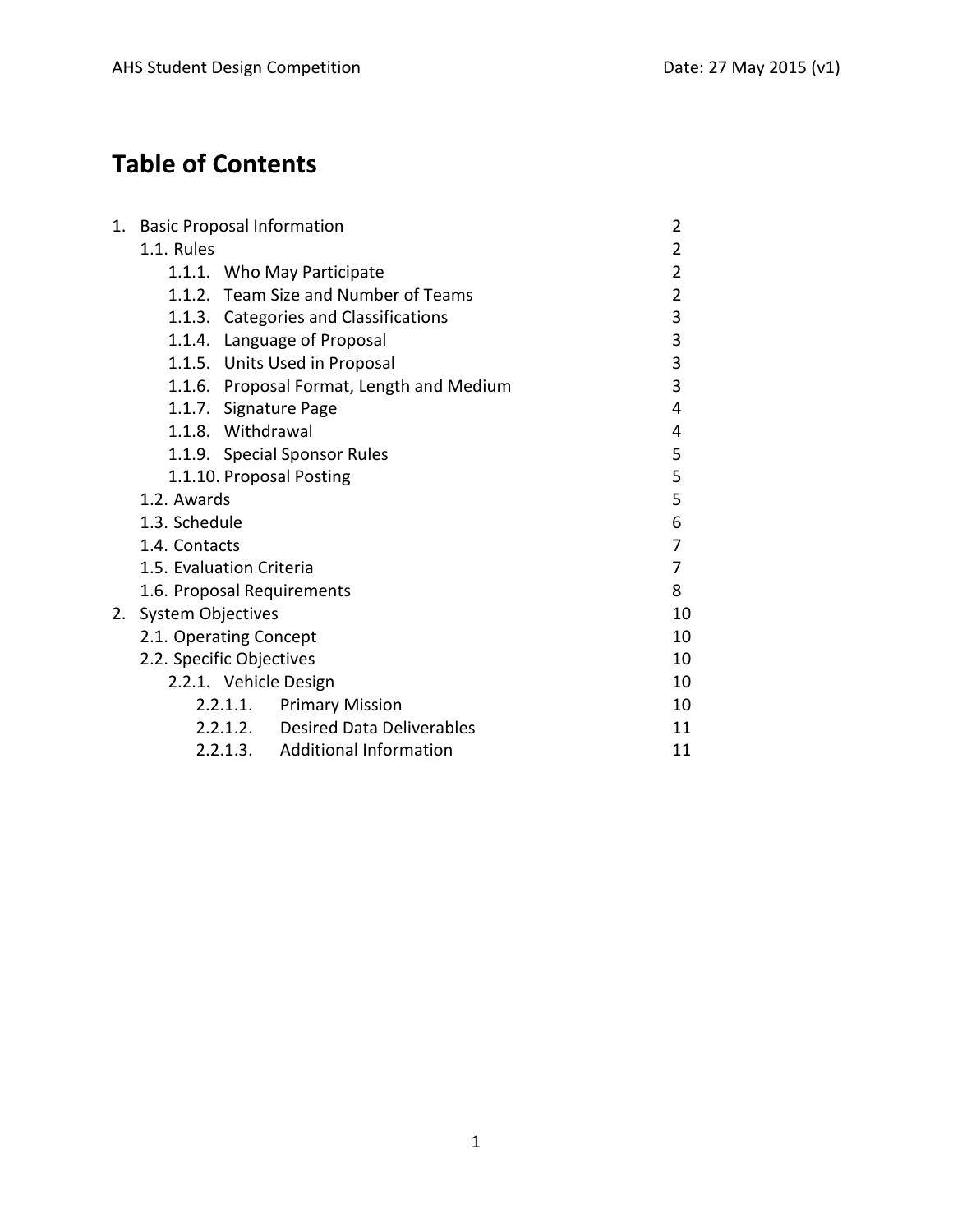## **1.0 Basic Proposal Information**

Bell Helicopter, a Textron Company (BHTI) celebrating its  $80<sup>th</sup>$  year of changing the way the world flies, extends greetings and invites you to participate in the 33rd Annual AHS International Student Design Competition (SDC). This Request for Proposal (RFP) is divided into two sections. Section 1 (this section) provides a general description of the competition and the process for entering. This section covers the rules (both general and proposal specific) and schedules that the sponsor requires of the participants. It also describes the awards and provides contact information. Section 2 describes the specific challenge presented by BHTI.

## **1.1 Rules**

#### **1.1.1 Who May Participate**

All undergraduate and graduate students from any school (university or college) may participate in this competition, regardless of nationality. A student may be full-time or parttime; their education level will be considered in the classification of their team (see 1.1.3).

#### **1.1.2 Team Size and Number of Teams**

We encourage the formation of project teams. The maximum number of students on a team is ten (10); the minimum team size is one (1), an individual. Schools may form more than one team, and each team may submit a proposal, but each team is limited to a maximum of ten students. A student may be a member of one team only.

We look favorably upon the development of multi-university teams for the added experience gained in collaboration and project management. The maximum number of students for a multi-university team is twelve (12), distributed in any manner over the multi-university team.

The members of a team must be named in a Letter of Intent. The Letter of Intent is submitted by the captain of a team and sent to the AHS International by the date specified in section 1.3. Information in the Letter of Intent must include the name of the university or universities forming the team, the name of the team, the printed names of the members of the team from all the universities in the team, the e-mail addresses and education level (undergraduate or graduate) of each team member, the affiliation of each student in the case of a multi-university team, and the printed names and affiliations of the faculty advisors, as well as contact information for the team captain.

#### **1.1.3 Categories and Classifications**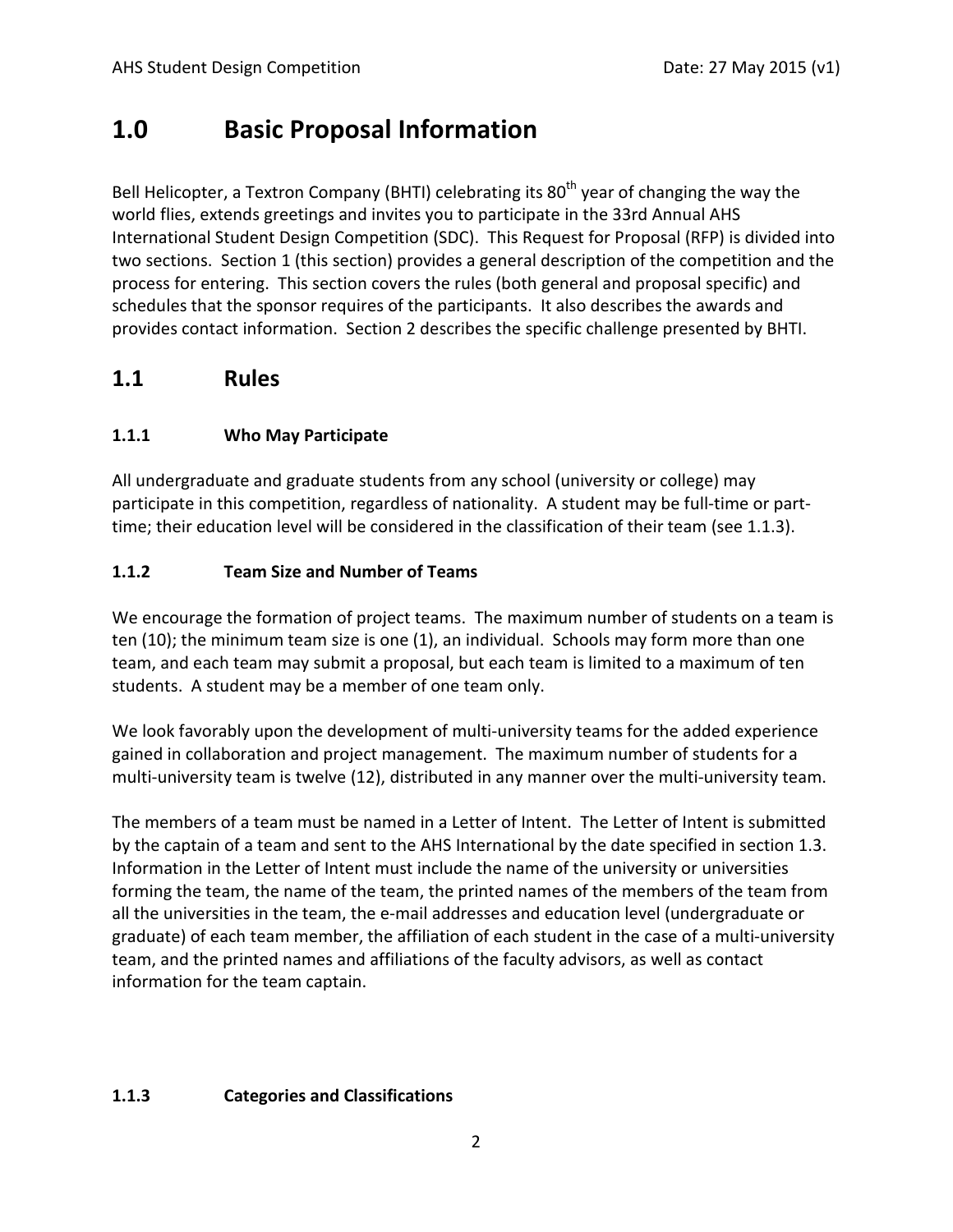The competition has three categories that are eligible for prizes. They are:

- **Undergraduate Student Category (1st, 2nd, 3rd)**
- **Graduate Student Category (1st, 2nd, 3rd)** NOTE: The classification of a team is determined by the highest educational level currently pursued by any member of the team.

#### • **New Entrant Category**

A new entrant is defined as any school (undergraduate or graduate) that has not participated in the last three prior competitions.

#### **1.1.4 Language of Proposal**

Regardless of the nationality of the teams, all submittals and communications to and from the AHS International will be in English.

#### **1.1.5 Units Used in Proposal**

All proposals shall provide answers in English and SI units. The primary units are to be English, followed by the secondary units in parentheses. The use of units shall be consistent throughout the proposal.

#### **1.1.6 Proposal Format, Length and Medium**

Two separate files comprise the Final Submittal for teams. Both must be present for a submission to be considered complete. The judges shall apply a significant penalty if either file is missing. The two files are the Executive Summary and Final Proposal. Each are described herein.

**The first file is called the Final Proposal.** It is the complete, self-contained proposal of the team. It shall be submitted in PDF form readable with Adobe Acrobat. Exceptions will be considered with advance request.

Final Proposals shall be no more than 50 pages. All pages are to be numbered. This page count includes all figures, diagrams, drawings, photographs and appendices. In short, anything that can be read or viewed is considered a page and subject to the page count, with the following exceptions. The cover page, acknowledgement page, signature page, posting permission page (see section 1.1.9), table of contents, list of figures, list of tables, nomenclature, reference pages and the Executive Summary are excluded from the page count for the Final Proposal. See section 1.1.6 for specific information about the signature page.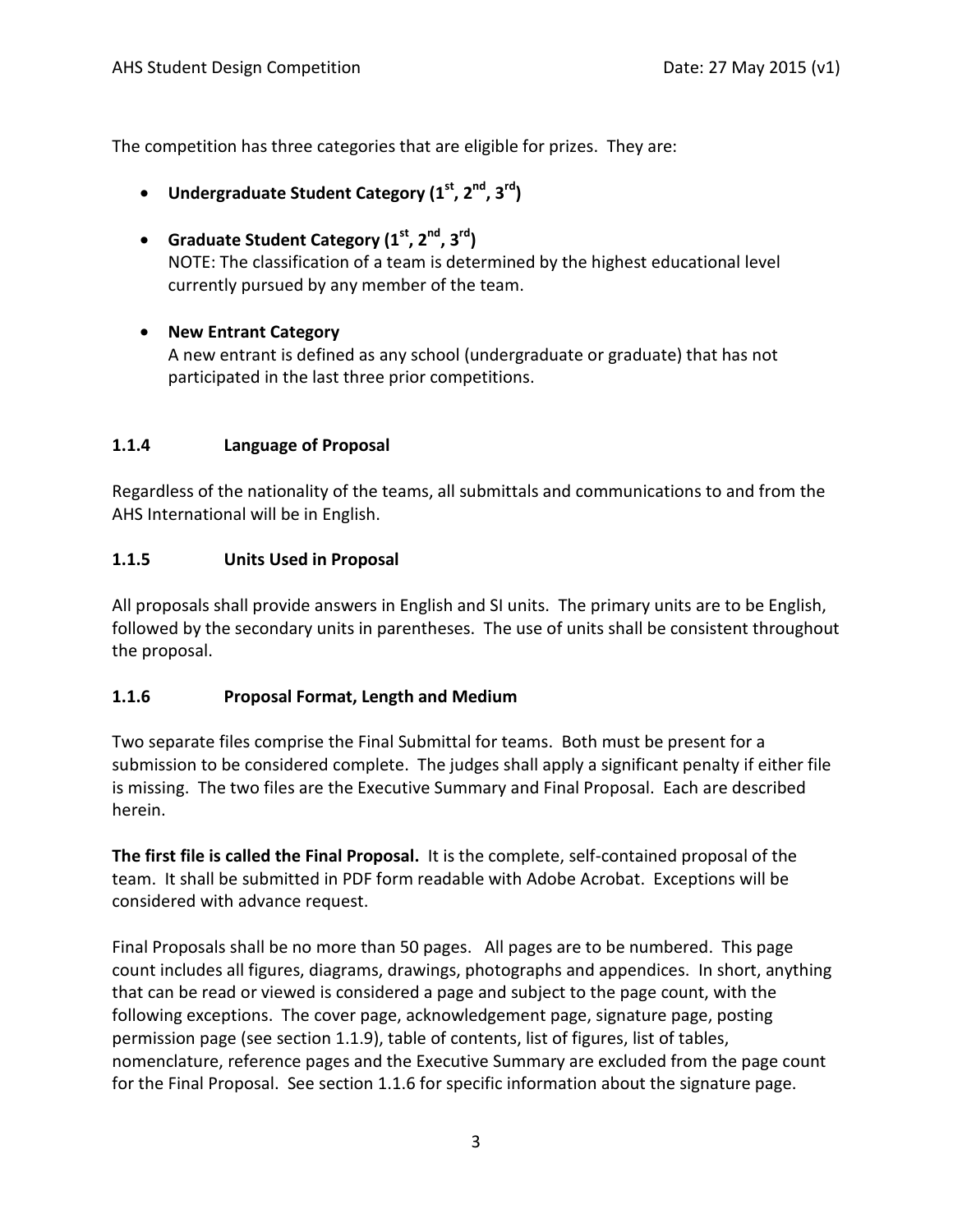Pages measure 8  $\frac{1}{2}$  x 11 inches. Undergraduate submissions may have four (4) larger fold-out pages with a maximum size of  $11 \times 17$  inches, and graduate submissions may have eight (8) larger fold-out pages with a maximum size of  $11 \times 17$  inches. If a submission exceeds the page limit for its category, the judges will apply a penalty equal to ¼ point per page over the limit.

All proposals and summaries shall use a font size of at least 12 point and spacing that is legible and enhances document presentation.

**The second file is a PDF file called the Executive Summary.** This is a self-contained "executive" briefing of the proposal. Executive Summaries are limited to twenty (20) pages measuring 8  $\frac{1}{2}$ x 11 inches, with no more than four (4) larger fold-out pages of a maximum size of 11 x 17 inches. The Executive Summary can take the form of a viewgraph-style presentation, but it must be a PDF file readable with Adobe Acrobat. No additional technical content may be introduced in the Executive Summary. The judges shall apply the same page count penalty to the Executive Summary score as with the Final Proposal. The Executive Summary shall account for no more than 10% of the total score of the complete submission.

All submissions shall be made via e-mail, FTP or other electronic submittal program to the AHS. A back-up CD or DVD mailed to AHS International is encouraged.

#### **1.1.7 Signature Page**

With the exception of the optional Hardware Validation video, all submittals must include a signature page as the second page, following immediately after the cover page. The signature page must include the printed name, e-mail addresses, education level, (undergraduate or graduate), and signature of each student that participated. In the case of a multi-university team, the page must also indicate the affiliation of each student.

The submittals must be wholly the effort of the students, but Faculty advisors may provide guidance. The signature page must also include the printed names, e-mail addresses and signatures of the Faculty Advisors.

Design projects for which a student receives academic credit must be identified by course name(s) and number(s) on the signature page.

#### **1.1.8 Withdrawal**

If a student withdraws from a team, or if a team withdraws their project from the competition, that team must notify the AHS International POC in writing immediately.

#### **1.1.9 Proposal Posting**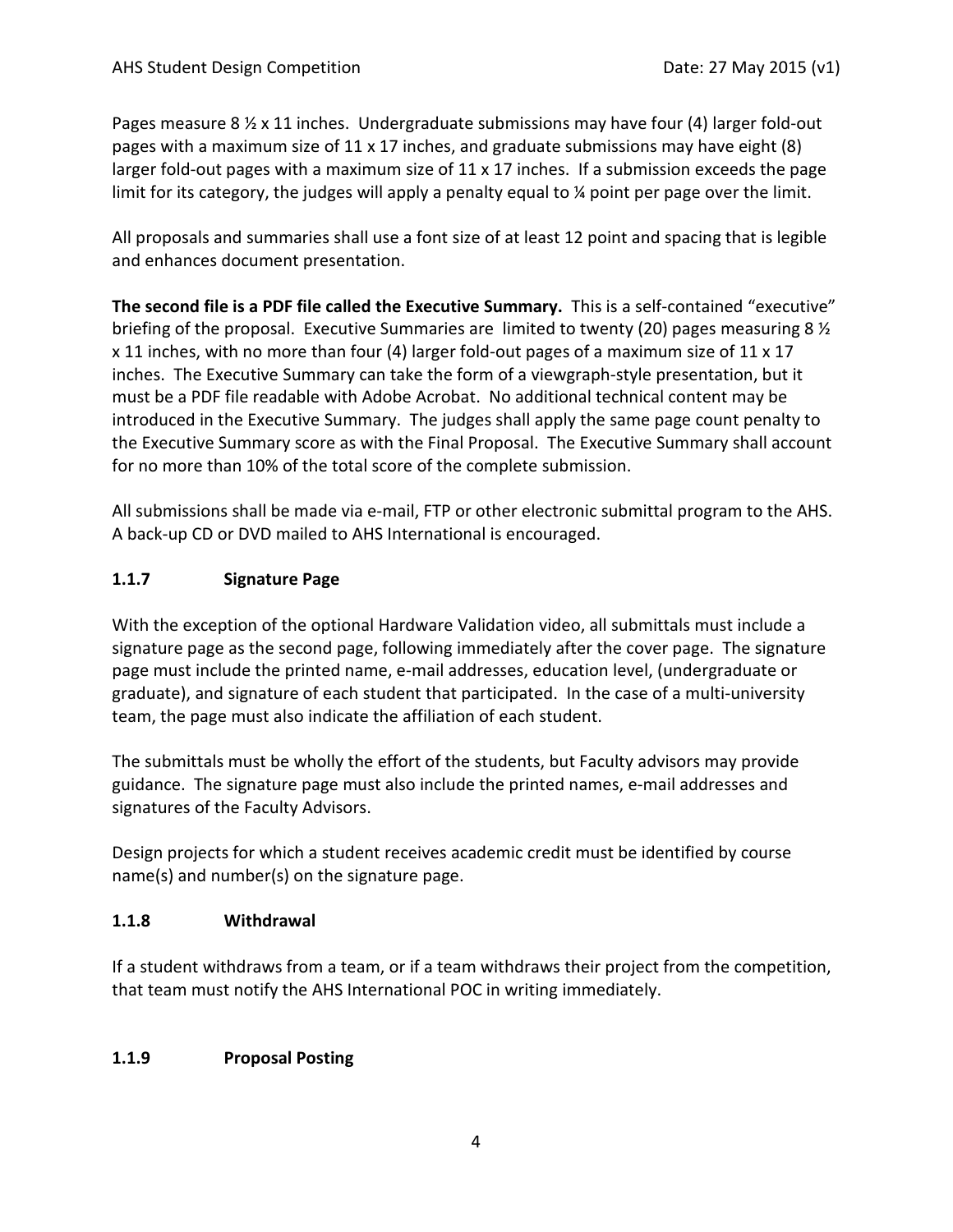The AHS will post the winning entries in the undergraduate and graduate categories on their web site. Other entries will be posted if the teams provide written permission by their team captain or designated point of contact and a faculty advisor at the time of submission. The written permission shall appear on a separate page immediately following the signature page. This permission page will not count against the page count. Specific permission must be provided for the optional Hardware Validation video files to be posted.

## **1.2 Awards**

BHTI is very pleased to sponsor the AHS Student Design Competition this year. BHTI will provide the funds for the awards and travel stipends through the AHS.

Submittals are judged in three (3) categories.

Undergraduate category:

- $-1$ <sup>st</sup> place: \$1,850
- $2<sup>nd</sup>$  place: \$1,200
- $-$  3<sup>rd</sup> place: \$500

Graduate category:

- $-1$ <sup>st</sup> place: \$2,500
- $2<sup>nd</sup>$  place: \$1,750
- $-$  3<sup>rd</sup> place: \$950

Best first time entrant: \$500 (Undergraduate) Best first time entrant: \$750 (Graduate)

Certificates of achievement will be presented to each member of the winning teams and to their faculty advisors for display at their school. The first place winner or team representative for the graduate and undergraduate categories will be expected to present a technical summary of their design at the 2016 AHS International Annual Forum. Presenters receive complimentary registration and the representative will be provided up to \$1000 in expenses to help defray the cost of attendance.

## **1.3 Schedule**

Schedule milestones and deadline dates for submission are as follows:

|  | <b>Milestone</b> | <b>Date</b> |
|--|------------------|-------------|
|--|------------------|-------------|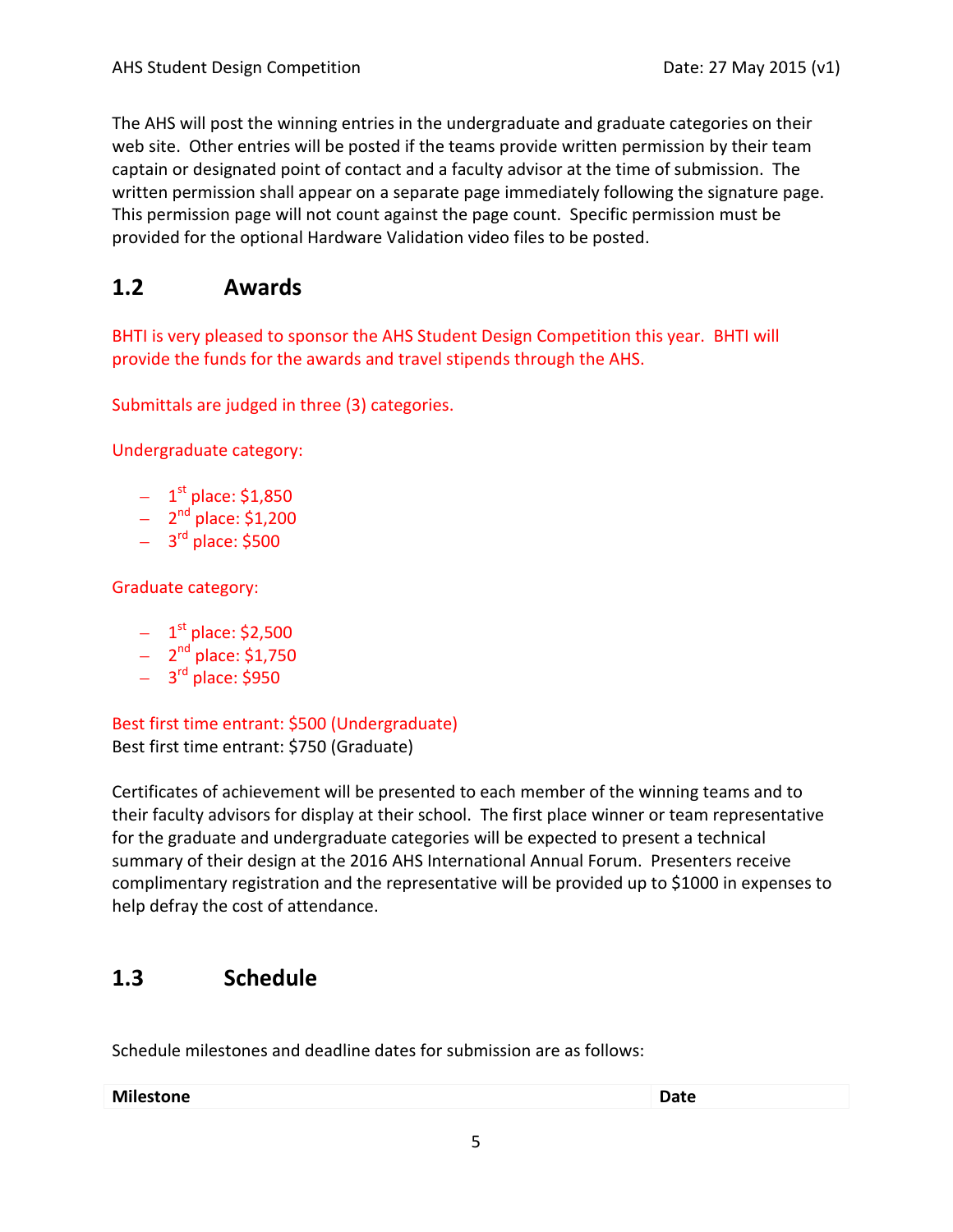| AHS Issues a Request For Proposal                                      | 27 July 2015                              |
|------------------------------------------------------------------------|-------------------------------------------|
| Submit Letter of Intent to Participate                                 | No Later Than (NLT)<br>9 February 2016    |
| Submit Requests for Information/Clarification                          | Continuously, but NLT<br>27 February 2016 |
| AHS Issues Responses to Questions                                      | <b>NLT 26 March 2016</b>                  |
| Teams submit Final Submittal (Final Proposal and Executive<br>Summary) | <b>NLT 29 May 2016</b>                    |
| Sponsor notifies AHS of results                                        | <b>6 August 2016</b>                      |
| AHS announces winners                                                  | <b>20 August 2016</b>                     |
| Winning team presents at AHS Forum                                     | June xx, 2017                             |

We reiterate; if you intend to participate, your Letter of Intent must arrive electronically at the American Helicopter Society, International no later than 9 February 2016. The signature page must include all of the information requested in section 1.1.6. Submit the Letter of Intent to Kay Brackins at [kbrackins@vtol.org.](mailto:kbrackins@vtol.org)

All questions and requests for information/clarification that are submitted by teams to the AHS will be distributed with answers to all participating teams and judges. Entrants' requests for information/clarification (questions) will be answered as soon as possible. All of the questions and answers will also be distributed collectively to all entrants no later than 26 March 2016.

The Final Submittal must be received before midnight of 29 May 2016.

## **1.4 Contacts**

All correspondence should be directed to: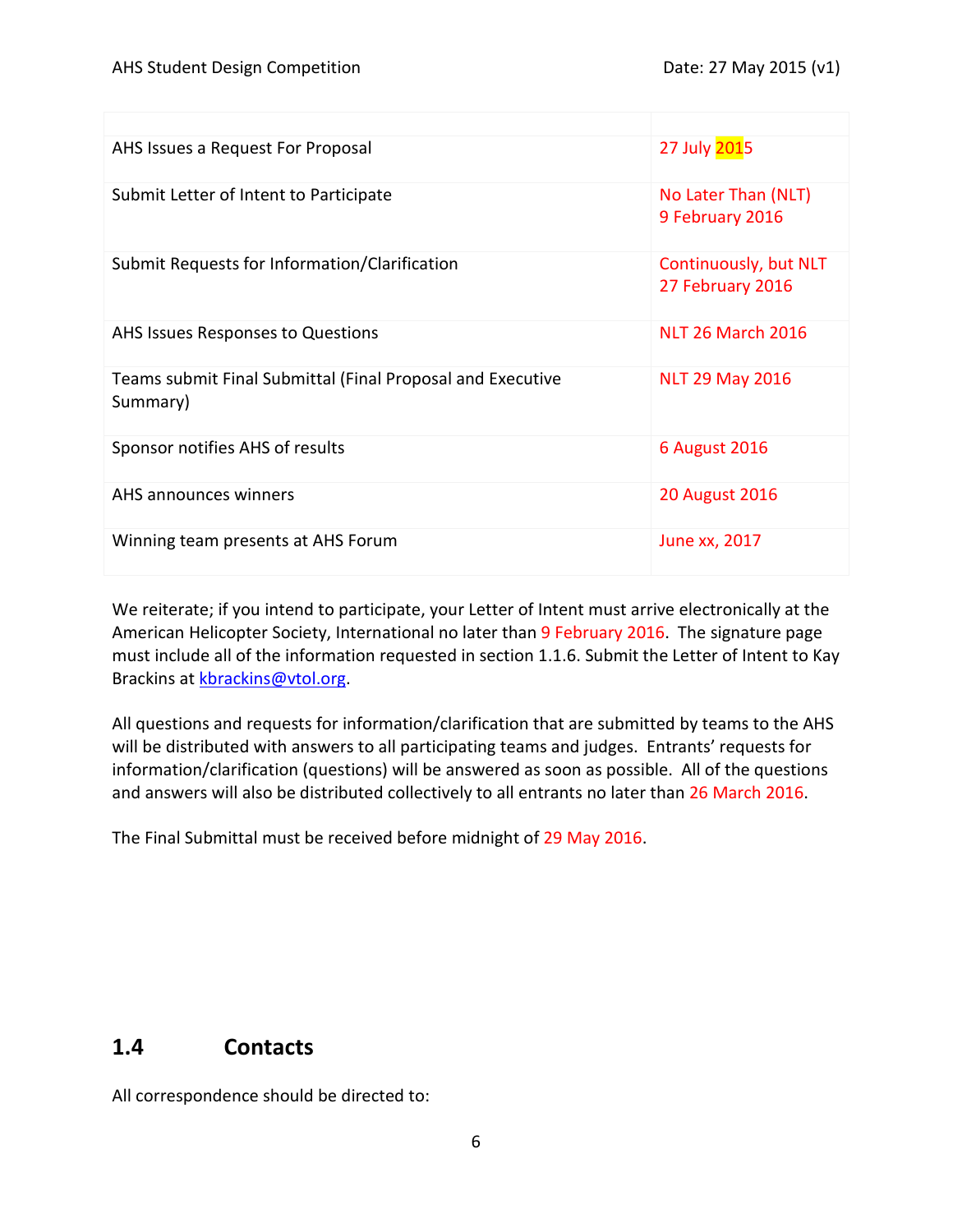Ms. Kay Brackins, Deputy Director AHS International 2701 Prosperity Ave., Suite 210 Fairfax, VA. 22031 USA Phone: 1-703-684-6777 x103 E-mail: [kbrackins@vtol.org](mailto:kbrackins@vtol.org)

## **1.5 Evaluation Criteria**

The proposals shall be judged on four (4) primary categories with weighting factors specified below. Note that Hardware Validation is not a criterion in determining the ranking of the teams' performance.

#### A. Technical Content (40 points)

The Technical Content of the proposal requires that:

- The design meets the RFP technical requirements
- **The assumptions are clearly stated and logical**
- A thorough understanding of tools is evident and their use is appropriate and sufficient for the application.
- All major technical issues are considered
- Appropriate trade studies are performed to direct/support the design process
- Well balanced and appropriate substantiation of complete rotorcraft and subsystems is present
- Technical drawings are clear, descriptive, and accurately represent a realistic design

#### B. Application & Feasibility (25 points)

The proposals will be judged on the appropriateness of the proposed rotorcraft to the mission requirements, how well current and anticipated technologies are applied to the problem, and on the feasibility of the solution. The proposals must …

- Defend the choice of the rotorcraft based on the mission requirements
- **Justify and substantiate the technology levels that are used or anticipated**
- **Direct appropriate emphasis and discussion to critical technological issues**
- **Discuss how affordability considerations influenced the design process**
- Discuss how reliability and maintainability features influenced the design process
- Discuss how manufacturing methods and materials were considered in the design process
- **Show an appreciation for the operation of the rotorcraft**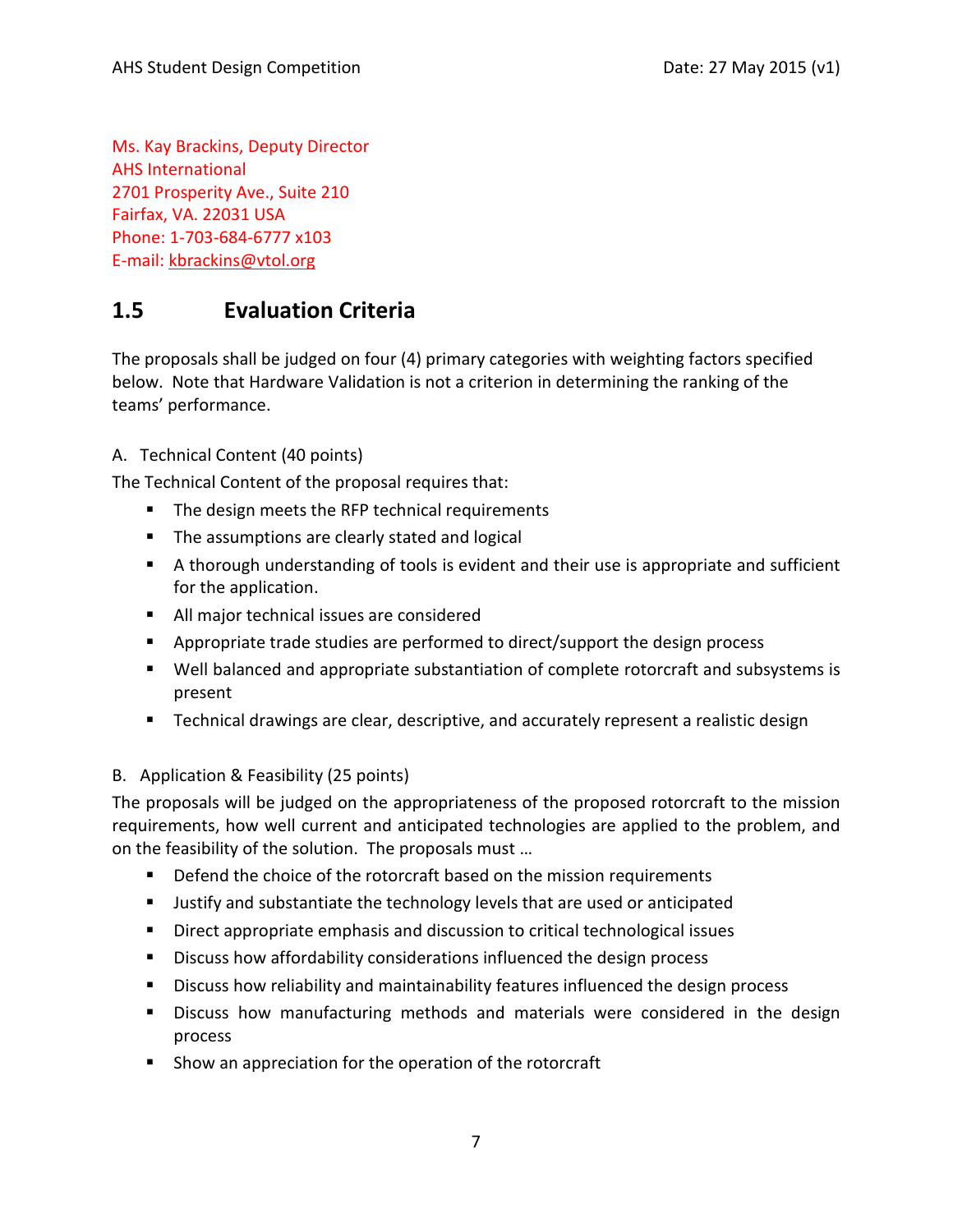#### C. Originality (20 points)

The originality of the proposal shall be judged on …

- **How innovative is the solution**
- How much does the solution demonstrate originality and show imagination
- Vehicle/system aesthetics

#### D. Organization & Presentation (15 points)

The organization and presentation of the proposal requires …

- A self-contained Executive Summary that contains all pertinent information and a compelling case as to why the proposal should win. It must be a separate file.
- An introduction that clearly describes the major features of the proposed system
- A well organized proposal with all information presented in a readily accessible and logical sequence
- Clear and uncluttered graphs, tables, drawings and other visual elements
- Complete citations of all previous relevant work (the State-of-the-Art)
- **Professional quality and presentation**
- The proposal meets all format and content requirement

The RFP describes the contest and the requirements. Schedule, page count and other limits, and the basic rules are part of the RFP and will be judged under section 1.5, D.

## **1.6 Proposal Requirements**

The Final Submittal needs to communicate a description of the design concepts and the associated performance criteria (or metrics) to substantiate the assumptions and data used and the resulting predicted performance, weight, and cost. Use the following as guidance while developing a response to this Request for Proposal (RFP):

- A. Demonstrate a thorough understanding of the RFP requirements.
- B. Describe how the proposed technical approach complies with the requirements specified in the RFP. An explanation of the choice of the type of rotorcraft being offered is expected. Technical justification for the selection of materials and technologies is expected. Clarity and completeness of the technical approach will be a primary factor in evaluation of the proposals.
- C. Identify and discuss critical technical problem areas in detail. Present descriptions, method of attack, system analysis, sketches, drawings, and discussions of new approaches in sufficient detail in order to assist in the engineering evaluation of the submitted proposal. Identify and justify all exceptions to RFP technical requirements. Design decisions are important, but so are process and substantiation.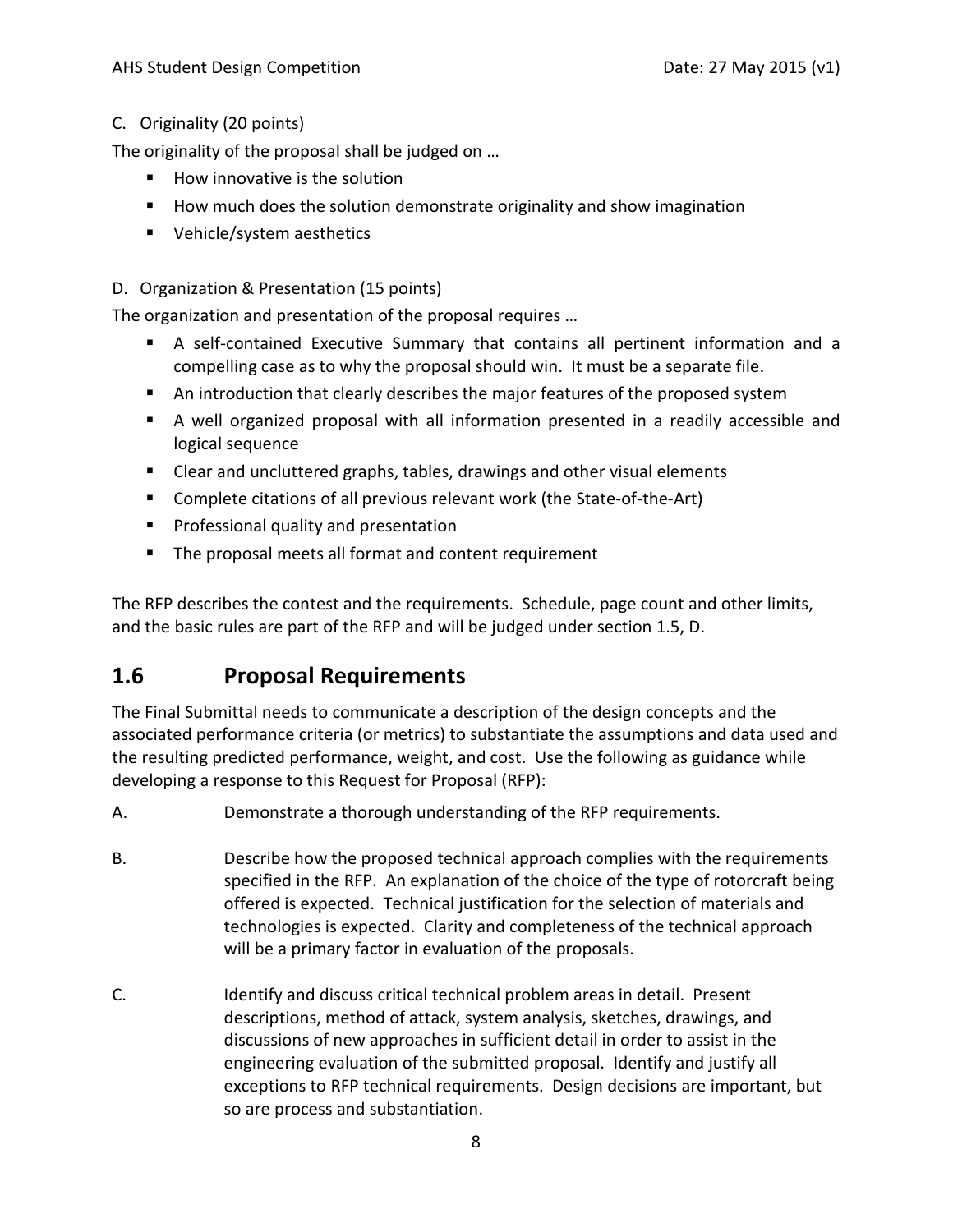- D. Describe the results of trade-off studies performed to arrive at the final design. Include a description of each trade and a thorough list of assumptions. Provide a brief description of the tools and methods used to develop the design and an explanation of why you chose the particular tools and methods.
- E. Section 1.1.5, titled "Proposal Format, Length and Medium" describes the data package that a team must provide in the Final Submittal. Specifically, the Final Submittal must contain two files transmitted electronically. The first file is the Final Proposal, which is the full length, complete and self-contained proposed solution to the RFP. By self-contained, we mean that the proposal does not refer to and does not require files other than itself. The second file is an Executive Summary, which presents a compelling story why the sponsor should select your design concept. The Executive Summary should highlight critical requirements and the trade studies you conducted, and summarize the rotorcraft concept design and capabilities.
- F. Judging will focus on innovative solutions, system performance, and system value.
- G. Unless otherwise specified, all engineering units should be expressed in the English units of pounds (force), slugs (mass), seconds, minutes or hours as appropriate (time), feet or inches as appropriate (length).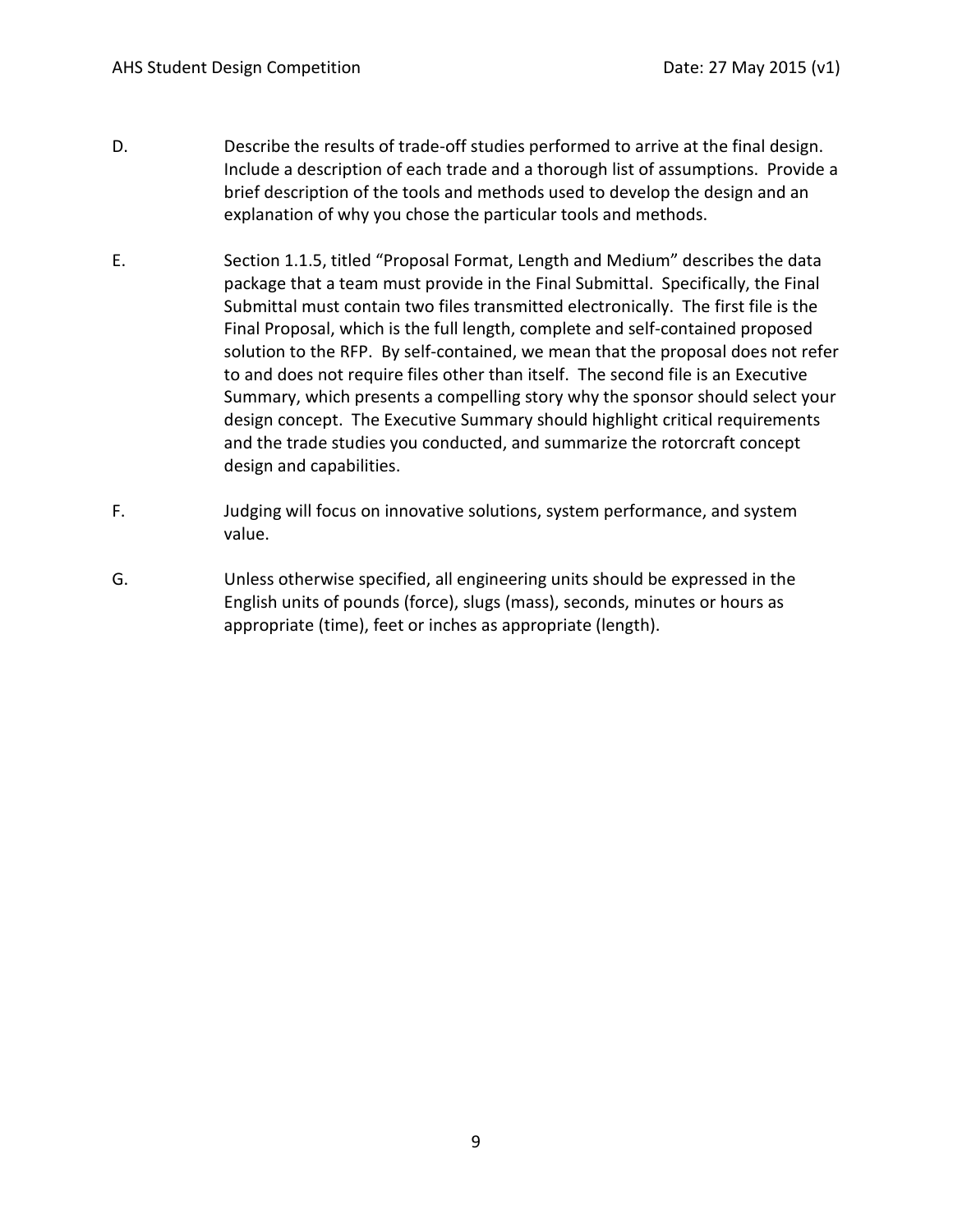## **2.0 System Objectives**

## **2.1 Operating Concept**

Recent events have underscored the importance of vertical lift in disaster relief missions. The Nepal earthquake and cyclone Pam that struck Vanuatu left thousands of people stranded in remote locations with no food, water, medical supplies or shelter. Manned helicopters and tiltrotors were essential in reaching populated areas, with space to safely land, and deliver needed supplies and evacuate the seriously injured. In many instances, the local airports were overwhelmed and slowed the flow of assistance. Aerial drones were used in Vanuatu to help search for victims in remote areas, but were not of sufficient size to deliver any meaningful supplies. We propose the design of an unmanned rotorcraft, capable of deployment from the ramp of a C-130J in flight. The rotorcraft must arrest its descent and transition into its own flight mode to precisely deliver supplies to remote areas from a hover and then return to a predetermined base for recovery. Packaging the rotorcraft to maximize payload (supplies) while constrained by the space available in a C-130J cabin will be a primary metric in scoring each team's design.

## **2.2 Specific Objectives**

This competition is a single task, with Undergraduate and Graduate student teams competing in their respective categories. The intent is for teams to use state-of-the-art technology in their designs.

#### **2.2.1 Vehicle Design**

**2.2.1.1 Primary Mission.** The rotorcraft shall be capable of carrying a minimum of 500 lbs payload, but teams are encouraged to maximize the payload carrying capability. For the primary mission, assume the payload is bottled water in shrink wrapped cases.

The rotorcraft with payload must fit in the cargo hold of a C-130J. The rotorcraft is deployed out of the ramp of the C-130 by any method that does not jeopardize the safety of the C-130 or people on the ground. It is acceptable to assume there is crew assistance onboard the C-130 for release of tie-downs and deployment. Deployment occurs at 15,000 ft and 140 kts.

The rotorcraft must arrest its descent and transition to autonomous flight no lower than 1000 ft AGL. The payload must be delivered from a precision no-wind hover at 50 ft AGL by a tether that places the payload on the ground at precise GPS coordinates. The payload shall contact the ground at less than 5 feet per second. The rotorcraft releases the tether and then continues to a base. The time allotted for delivery in hover is 1 minute. With the tether released, the rotorcraft continues for a minimum distance of 50 nm from the delivery point and lands at precisely determined coordinates for later retrieval.

For this competition, the mission is assumed to be earthquake relief at high altitude in South America. The disaster location is at 10,000 ft ISA. The base for return is at 4,000 ft ISA. Teams